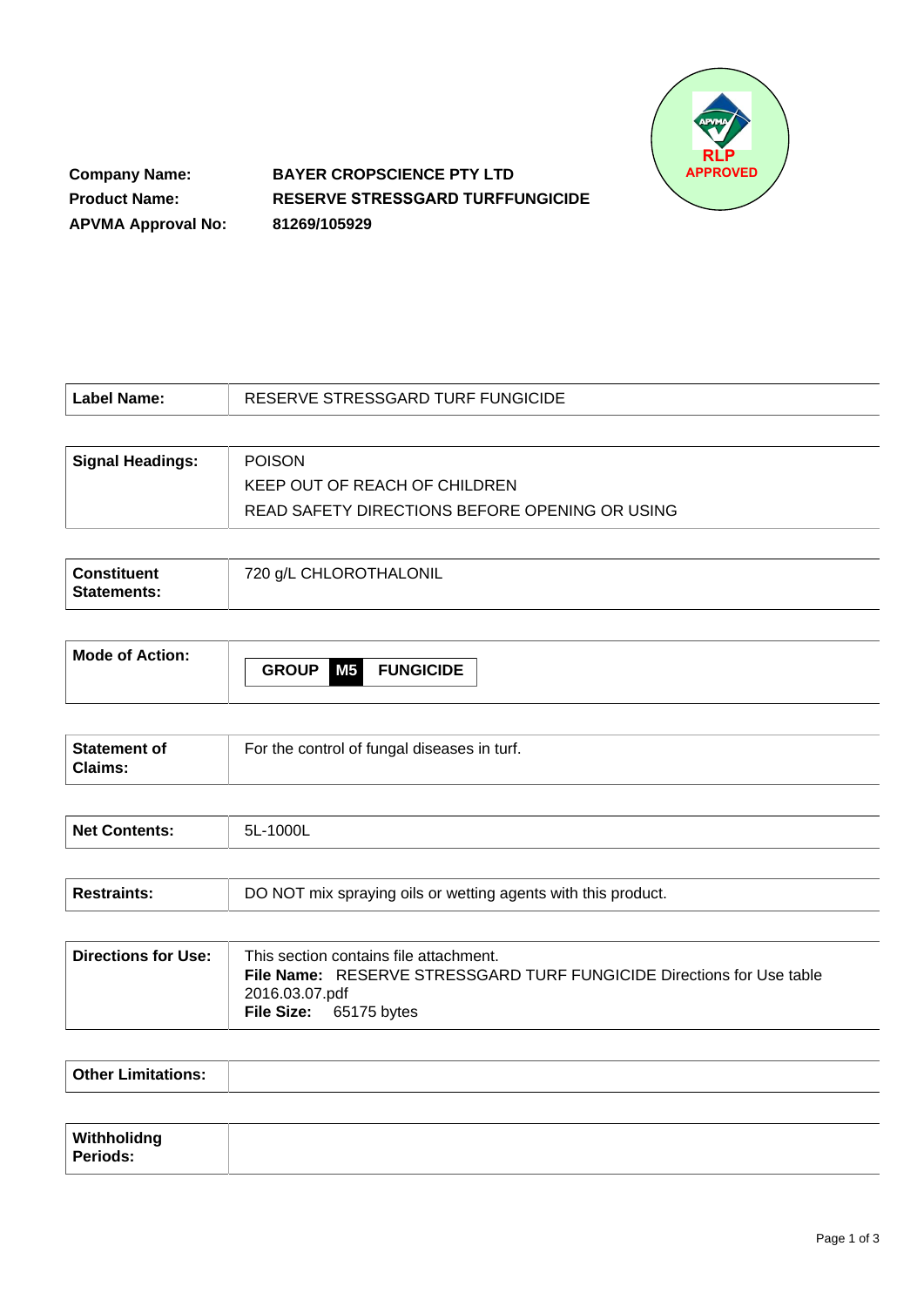| Trade Advice: |
|---------------|
|               |

| General<br>Instructions: | RESERVE STRESSGARD is a protectant fungicide for the control of fungal diseases in<br>turf. For effective disease control a good leaf cover must be achieved before a widespread<br>disease outbreak occurs.                                                                                                                                                                                                                                                                                                                                                    |
|--------------------------|-----------------------------------------------------------------------------------------------------------------------------------------------------------------------------------------------------------------------------------------------------------------------------------------------------------------------------------------------------------------------------------------------------------------------------------------------------------------------------------------------------------------------------------------------------------------|
|                          | <b>MIXING</b>                                                                                                                                                                                                                                                                                                                                                                                                                                                                                                                                                   |
|                          | Thoroughly shake and invert the pack several times before opening. Half-fill spray tank and<br>with agitation system running, add the required about of product.                                                                                                                                                                                                                                                                                                                                                                                                |
|                          | APPLICATION RATES PER HECTARE                                                                                                                                                                                                                                                                                                                                                                                                                                                                                                                                   |
|                          | Low volume: $>200$ L/ha                                                                                                                                                                                                                                                                                                                                                                                                                                                                                                                                         |
|                          | High volume: $>500$ L/ha                                                                                                                                                                                                                                                                                                                                                                                                                                                                                                                                        |
|                          | The volume of water applied should increase as the plants grow in size to maintain                                                                                                                                                                                                                                                                                                                                                                                                                                                                              |
|                          | adequate cover.                                                                                                                                                                                                                                                                                                                                                                                                                                                                                                                                                 |
|                          |                                                                                                                                                                                                                                                                                                                                                                                                                                                                                                                                                                 |
|                          | <b>COMPATIBILITY</b>                                                                                                                                                                                                                                                                                                                                                                                                                                                                                                                                            |
|                          | This product is compatible with wettable powder and suspension concentrate formulations<br>of most commonly used fungicides, insecticides and miticides. Unless experience in your<br>area has shown other combinations to be physically compatible and non-injurious to your<br>crop, do not combine with other chemicals, especially oil-based emulsifiable or suspension<br>concentrate pesticides. This product should not be mixed with spraying oils or sprayed onto<br>plants that have been sprayed with oil for at least 10 days after the last spray. |
|                          | <b>WETTING AGENTS</b>                                                                                                                                                                                                                                                                                                                                                                                                                                                                                                                                           |
|                          | The addition of surfactants does not improve this product's efficacy and under some<br>conditions may cause plant injury.                                                                                                                                                                                                                                                                                                                                                                                                                                       |

| RESERVE STRESSGARD is a member of the multi-site activity group of fungicides. For<br><b>Resistance</b><br><b>Warning:</b><br>fungicide resistance management, this product is a Group M5 fungicide. Some naturally<br>occurring individual fungi resistant to this product and other Group M5 fungicides may exist<br>through normal genetic variability in any fungal population. The resistant individuals can<br>eventually dominate the fungal population if these fungicides are used repeatedly. These<br>resistant fungi will not be controlled by this product or other Group M5 fungicides, thus<br>resulting in a reduction in efficacy. Since the occurrence of resistant fungi is difficult to<br>detect prior to use, Bayer CropScience Pty Ltd accepts no liability for any losses that may<br>result from the failure of this product to control resistant fungi. |
|-----------------------------------------------------------------------------------------------------------------------------------------------------------------------------------------------------------------------------------------------------------------------------------------------------------------------------------------------------------------------------------------------------------------------------------------------------------------------------------------------------------------------------------------------------------------------------------------------------------------------------------------------------------------------------------------------------------------------------------------------------------------------------------------------------------------------------------------------------------------------------------|
|-----------------------------------------------------------------------------------------------------------------------------------------------------------------------------------------------------------------------------------------------------------------------------------------------------------------------------------------------------------------------------------------------------------------------------------------------------------------------------------------------------------------------------------------------------------------------------------------------------------------------------------------------------------------------------------------------------------------------------------------------------------------------------------------------------------------------------------------------------------------------------------|

| <b>STATES</b><br><b>Precautions</b> |  |
|-------------------------------------|--|
|                                     |  |

| <b>Protections:</b> | PROTECTION OF LIVESTOCK<br>DO NOT contaminate feed or foodstuffs with this product of empty containers.<br>PROTECTION OF WILDLIFE, FISH, CRUSTACEANS AND ENVIRONMENT<br>Dangerous to fish. DO NOT contaminate streams, rivers or watercourses with the chemical<br>or used containers. |
|---------------------|----------------------------------------------------------------------------------------------------------------------------------------------------------------------------------------------------------------------------------------------------------------------------------------|
|---------------------|----------------------------------------------------------------------------------------------------------------------------------------------------------------------------------------------------------------------------------------------------------------------------------------|

| Storage and<br>Disposal: | Store in the closed, original container in a cool, well-ventilated area. Do not store for<br>prolonged periods in direct sunlight. Triple-rinse containers before disposal. Add rinsings<br>to spray tank. Do not dispose of undiluted chemicals on site. If recycling, replace cap and<br>return clean containers to recycler or designated collection point. If not recycling, break,<br>crush, or puncture and deliver empty packaging to an approved waste management facility.<br>If an approved waste management facility is not available, bury the empty packaging 500 |
|--------------------------|--------------------------------------------------------------------------------------------------------------------------------------------------------------------------------------------------------------------------------------------------------------------------------------------------------------------------------------------------------------------------------------------------------------------------------------------------------------------------------------------------------------------------------------------------------------------------------|
|                          | mm below the surface in a disposal pit specifically marked and set up for this purpose,                                                                                                                                                                                                                                                                                                                                                                                                                                                                                        |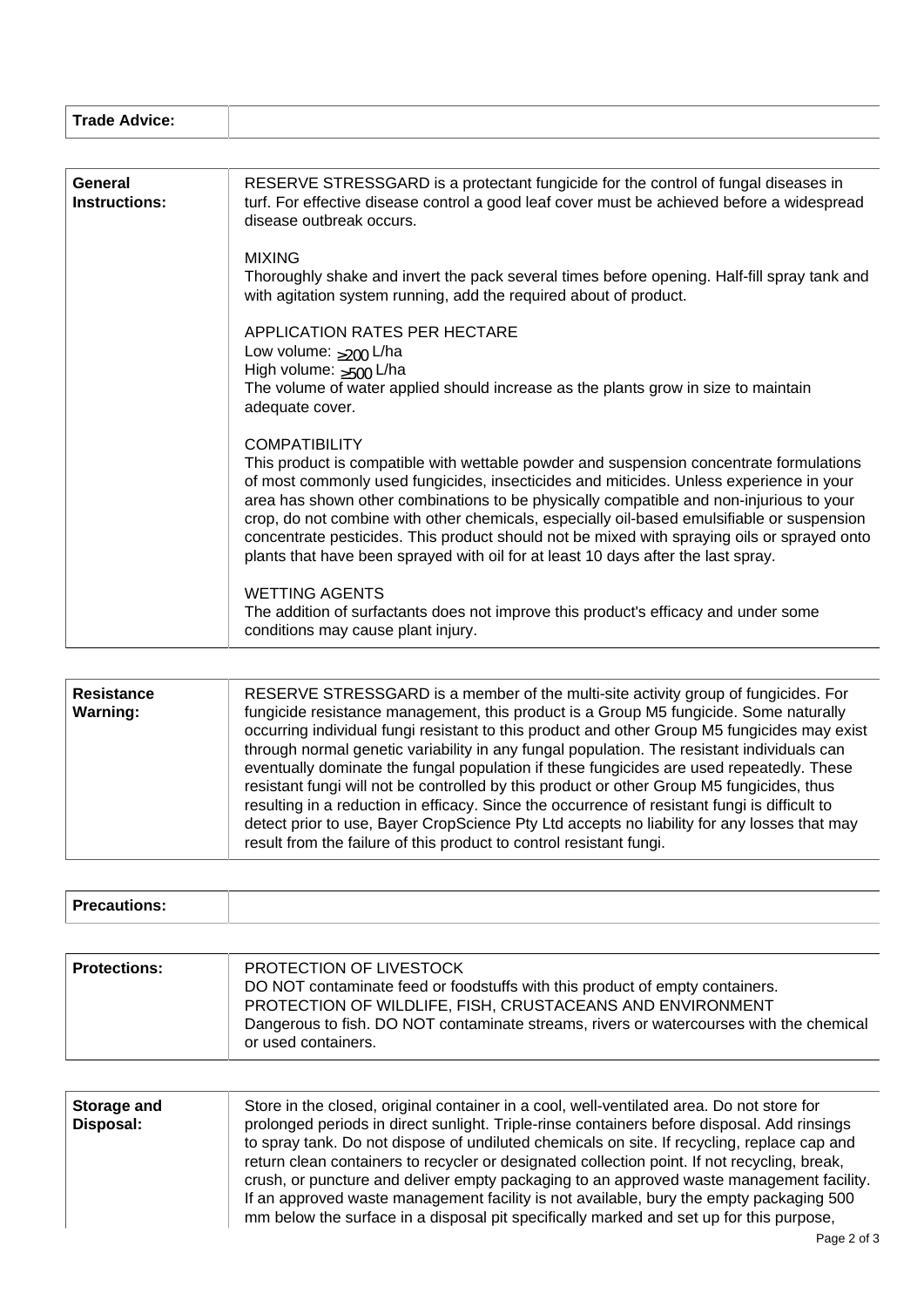| <b>Safety Directions:</b> | Attacks eyes and skin. Avoid contact with eyes and skin. Do not inhale spray mist.<br>Repeated exposure may cause allergic disorders. Sensitive workers should use protective<br>clothing. When preparing spray and using the prepared spray wear cotton overalls buttoned<br>to the neck and wrist and a washable hat, elbow-length pvc gloves and goggles and<br>disposable mist face mask covering mouth and nose. If clothing becomes contaminated<br>with product or wet with spray remove clothing immediately. If product on skin, immediately<br>wash area with soap and water. If product in eyes, wash it out immediately with water. After<br>use and before eating, drinking or smoking, wash hands, arms and face thoroughly with<br>soap and water. After each day's use, wash gloves, goggles and contaminated clothing. |
|---------------------------|-----------------------------------------------------------------------------------------------------------------------------------------------------------------------------------------------------------------------------------------------------------------------------------------------------------------------------------------------------------------------------------------------------------------------------------------------------------------------------------------------------------------------------------------------------------------------------------------------------------------------------------------------------------------------------------------------------------------------------------------------------------------------------------------------------------------------------------------|
|---------------------------|-----------------------------------------------------------------------------------------------------------------------------------------------------------------------------------------------------------------------------------------------------------------------------------------------------------------------------------------------------------------------------------------------------------------------------------------------------------------------------------------------------------------------------------------------------------------------------------------------------------------------------------------------------------------------------------------------------------------------------------------------------------------------------------------------------------------------------------------|

| <b>First Aid</b> | If poisoning occurs, contact a doctor or Poisons Information Centre. Phone Australia 13 11 |
|------------------|--------------------------------------------------------------------------------------------|
| Instructions:    | 26. If swallowed, do not induce vomiting. Give a glass of water.                           |

| <b>First Aid Warnings:</b> |  |
|----------------------------|--|